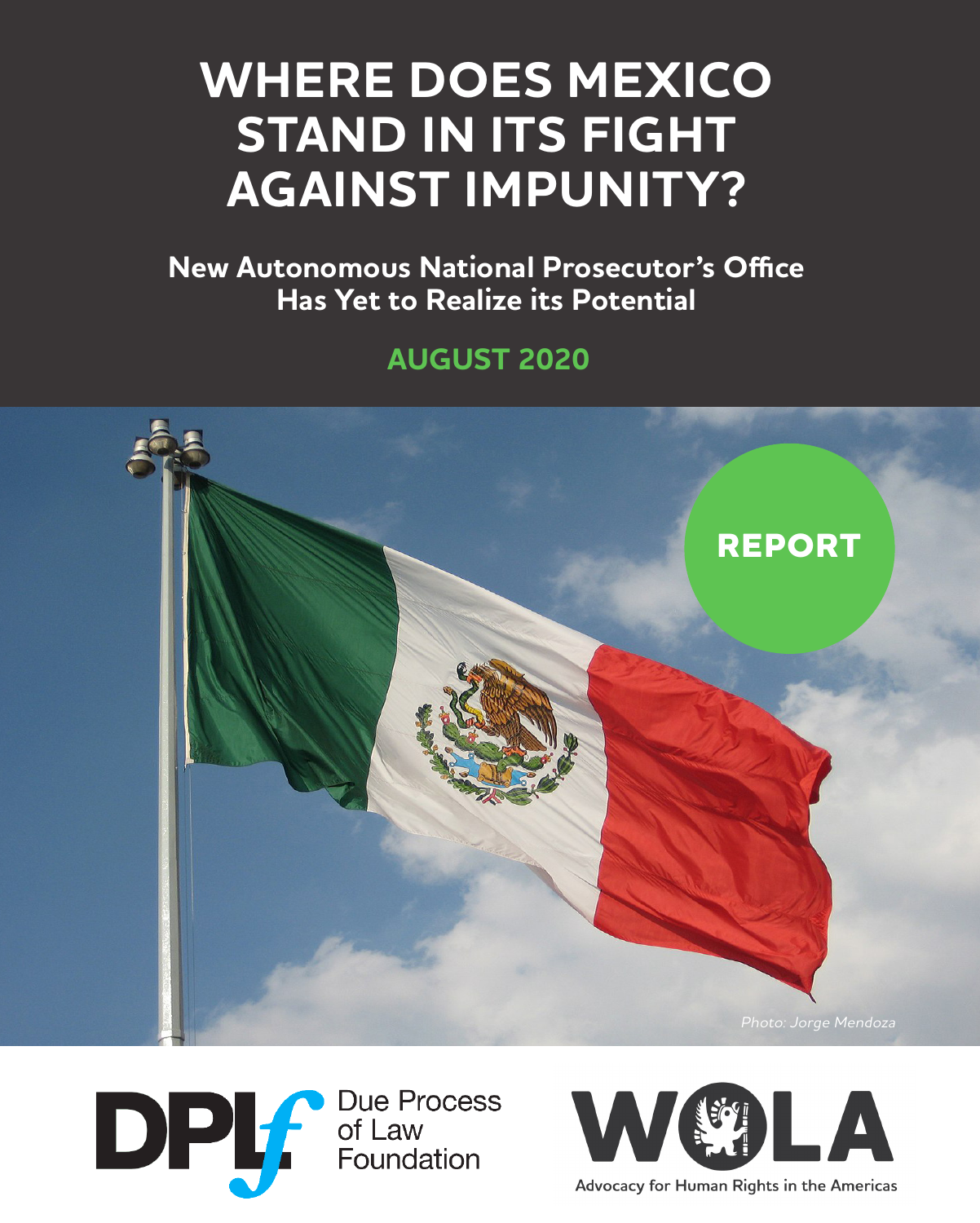**While the creation of the new autonomous National Prosecutor's Office sparked hope for a new era in Mexico—in which politicians and security forces are held responsible for their misdeeds and citizens have trust in the criminal justice system—the new institution has yet to realize its potential.**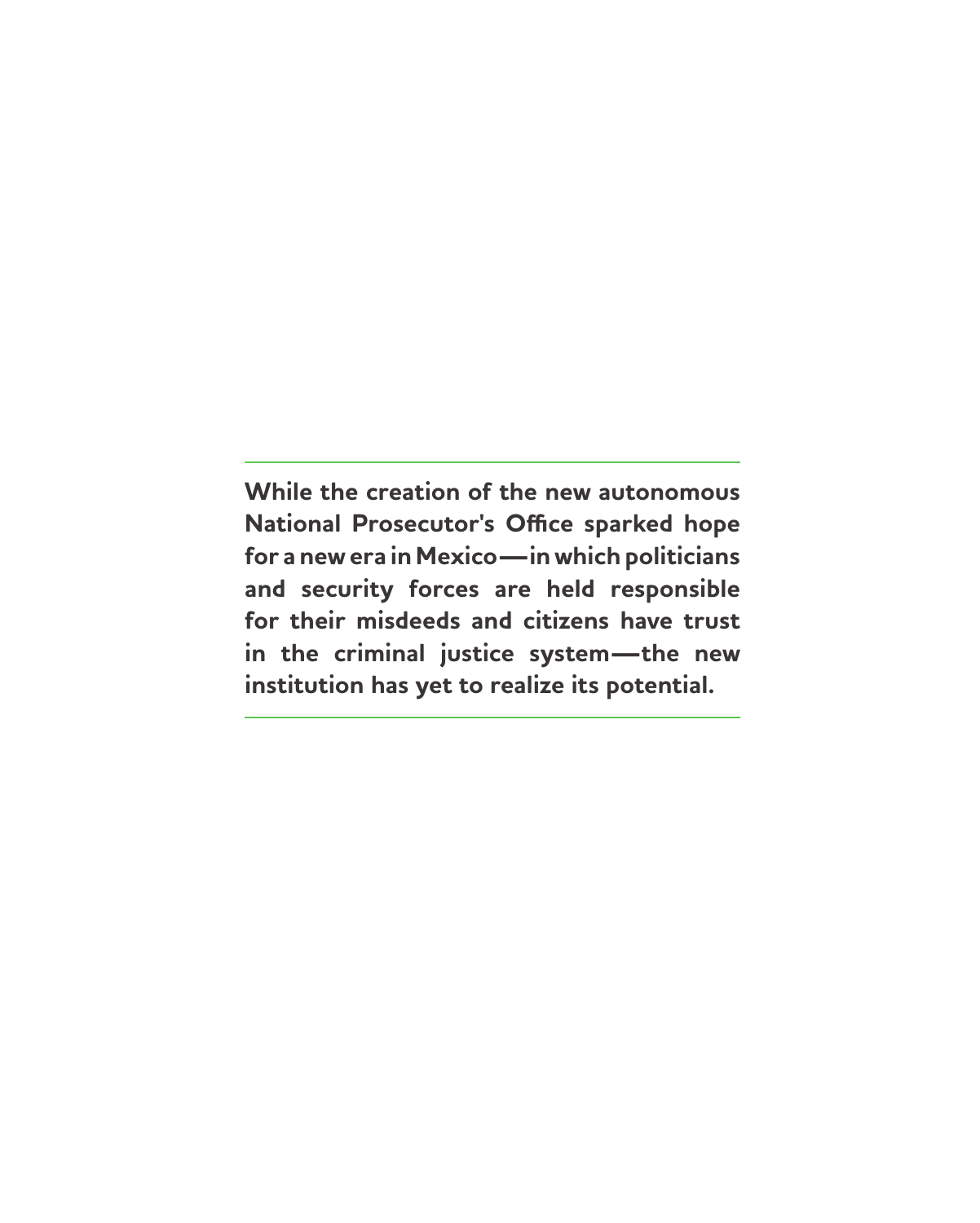# **INTRODUCTION**

The failure of Mexico's former federal Attorney General's Office (*Procuraduría General de la República*, PGR) to successfully prosecute corruption cases, grave human rights violations, and other high-impact crimes played a lead role in generating the widespread violence and insecurity that plagues Mexico today. In the face of generalized impunity, Mexican and international human rights groups, anti-corruption experts, and criminal justice reformers have led a historic push in recent years to reduce political meddling in sensitive criminal investigations.

In February 2014, Mexico's Congress passed a constitutional reform mandating the transformation of the PGR into an independent, autonomous National Prosecutor's Office (*Fiscalía General de la República*, FGR), separate from the executive branch.1 After years of delay in passing the constitutional and legislative reforms needed to formally create the FGR, Alejandro Gertz Manero took office as Mexico's first autonomous national prosecutor in January 2019.<sup>2</sup> While the creation of the FGR sparked hope for a new era in Mexico—in which politicians and security forces are held responsible for their misdeeds and citizens have trust in the criminal justice system the new institution has yet to realize its potential. National Prosecutor Gertz has failed to fulfill several essential aspects of his mandate, including by illegally appointing special prosecutors, closing off spaces for citizen participation, and announcing reform efforts that are inherently incompatible with the spirit of the FGR and Mexico's broader adversarial criminal justice system.

In this report, we discuss the importance of this transition and analyze the FGR's performance in the first year and a half of Gertz's nine-year term. We also examine how the FGR has operated during COVID-19, as Gertz's response to the pandemic has been criticized for not implementing proper safeguards for employees and for using the pandemic as a pretext for stalling the FGR's work.<sup>3</sup>

## **WHY IS THE NEW STRUCTURE AND FUNCTION OF THE FGR IMPORTANT?**

In the years following the 2014 constitutional reform, civil society organizations worked in close collaboration with Mexican policy makers to design the FGR's "implementing law", which entered into force in December 2018.<sup>4</sup> The law, which defines the internal structure and governing rules of the FGR, serves to guarantee the new institution's independence from political pressure and to set forth more effective methods for investigating federal crimes.

The law calls for the creation of important accountability mechanisms and civil society oversight measures, and aims to break with the bad investigative habits that characterized the former PGR. Some of the requirements stipulated include:

### **THE PRESENTATION OF A CRIMINAL PROSECUTION PLAN**

This document is the most important transparency and accountability mechanism established in the implementing law. This instrument lays out which types of cases the FGR will prioritize in the investigation, prosecution, and litigation stages, as well as the FGR's short, medium, and long-term goals. The plan should allow observers to analyze whether or not the FGR's investigative priorities are based on objective data and criminal analysis, and to measure the FGR's efficiency in reaching its own goals.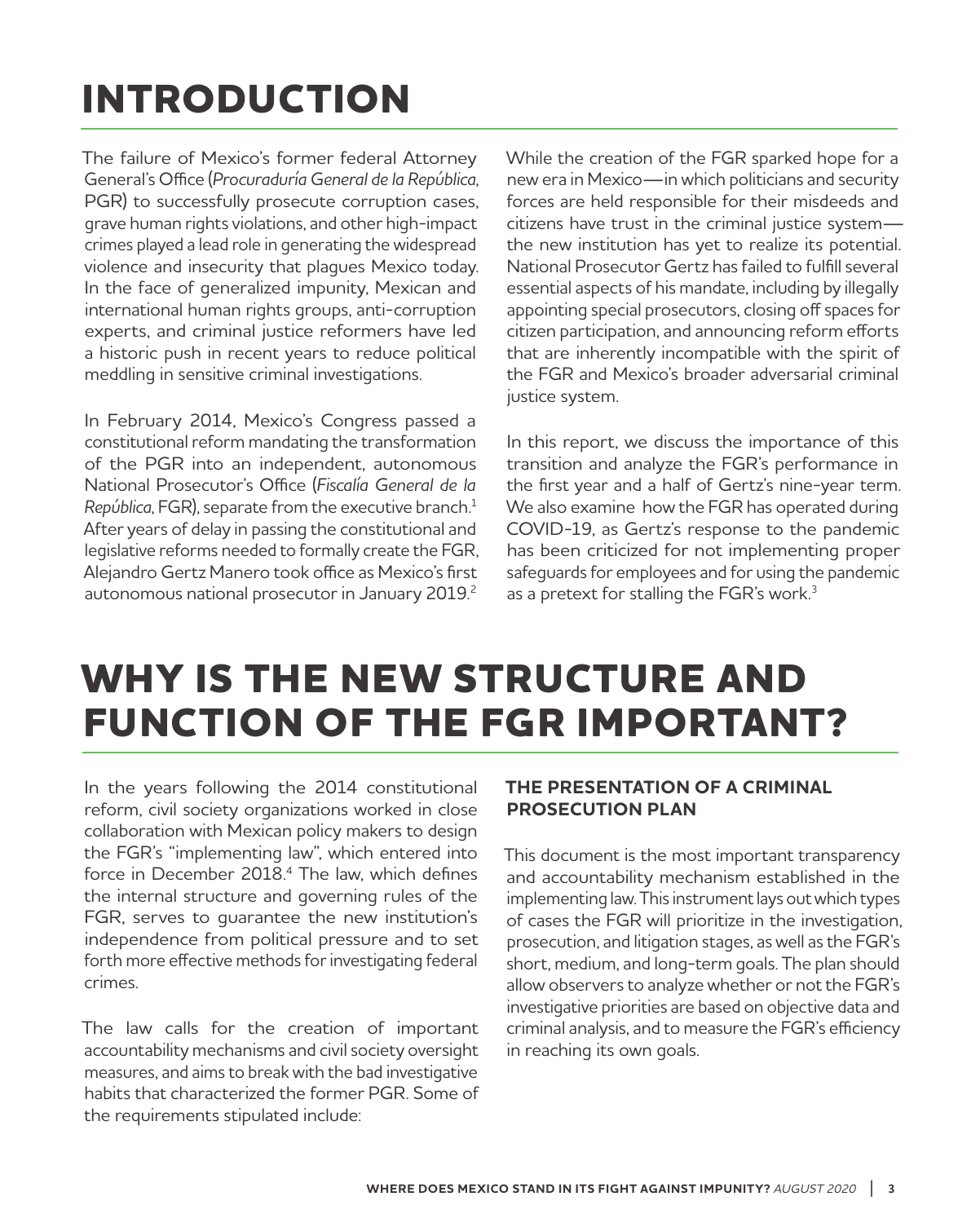#### **THE CREATION OF A CITIZEN COUNCIL FOR THE FGR**

This citizen-led body is responsible for issuing opinions and recommendations about the FGR's performance. While these opinions are not binding, the national prosecutor is required to respond to them. In addition, the national prosecutor is supposed to consult the Citizen Council for advice and recommendations regarding the content of the Criminal Prosecution Plan. In this way, the Citizen Council is the body meant to represent civil society and act as a counterweight against the national prosecutor by demanding accountability for his or her actions. In spite of its importance, over 18 months have passed since the FGR officially began operations, but the Senate has yet to name the five members who will make up this citizen-led body.

### **SPECIALIZED PROSECUTOR'S OFFICES**

While the Mexican Constitution mandates that the FGR include two special prosecutors' offices for corruption and electoral crimes, the implementing law adds two more special prosecutors' offices—one for investigating human rights violations and one for managing internal affairs investigations. According to the law, the heads of each of these four offices should be named by the national prosecutor, and the Senate must carry out an evaluation to accept or reject the nominations. The law establishes that the nomination process for each special prosecutor should be open, transparent, based on merit, and allow for civil society participation.

#### **A NEW INVESTIGATIVE FRAMEWORK**

The implementing law sets forth a new model for investigating criminal phenomena in which individual crimes are no longer investigated as isolated incidents. Under the new model, FGR officials should analyze crimes in the context of criminal patterns and trends—a more effective way of tackling organized crime.

### **"MIXED UNITS" TO INVESTIGATE COMPLEX CRIMES**

The national prosecutor is allowed to pull personnel from various units within the FGR and state-level prosecutors' offices to investigate and litigate complex cases. This helps to prevent the same crime from being investigated at both the federal and state level, which can lead to case file fragmentation.

### **THE POWER TO ASSERT JURISDICTION OVER STATE-LEVEL INVESTIGATIONS**

The implementing law expands the power of the FGR to assert jurisdiction over certain state-level investigations when it is clear that the investigation is compromised or is not being carried out in an objective, effective manner.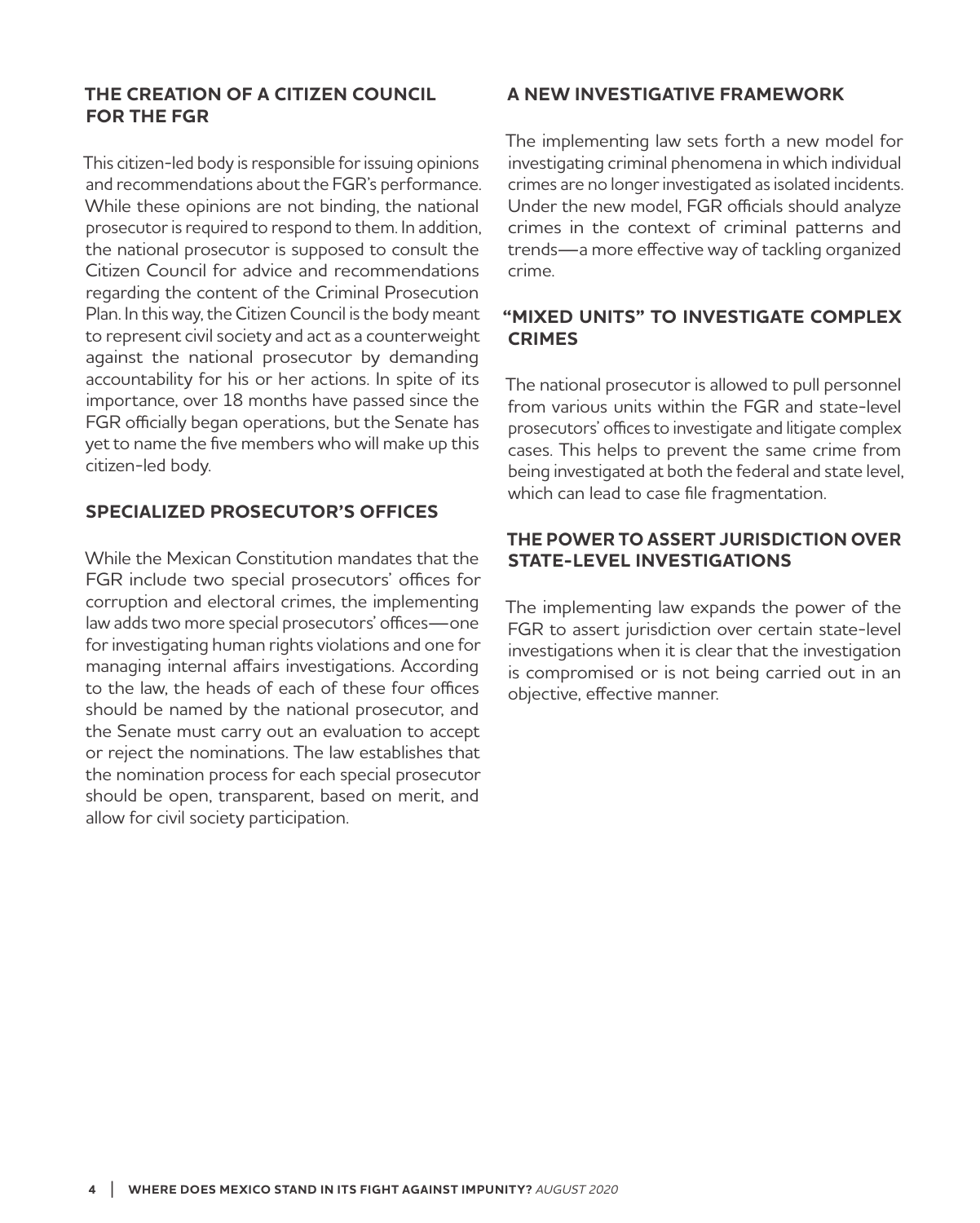## **WHO IS MEXICO'S FIRST NATIONAL PROSECUTOR?**

The appointment of the FGR's first head served as an important opportunity to guarantee the independence and strong leadership of the new institution. However, the selection of Alejandro Gertz Manero as Mexico's first national prosecutor raises serious questions about the FGR's independence, as Gertz has close ties to President Andres Manuel López Obrador and served as his security advisor during his presidential campaign.

The Mexican Senate, which is controlled by a coalition led by President López Obrador's political party, the National Regeneration Movement (MORENA), selected Alejandro Gertz in a rushed, opaque manner, without allowing space for adequate deliberations or civil society input. Gertz's proximity to the president threatens the impartiality of the FGR, setting a poor precedent for the young institution's future as an autonomous check on political power.

Since Gertz took office in January 2019, he has breached several essential aspects of the implementing law, including by:

#### **ILLEGALLY APPOINTING SPECIALIZED PROSECUTORS**

The implementing law stipulates that the national prosecutor is responsible for appointing the heads of each of the four specialized prosecutors' offices within the FGR in processes that are transparent, allow for civil society participation, guarantee autonomy, and closely evaluate the merits of each candidate. When making a nomination, the national prosecutor must inform the Senate of the selected candidate, and the Senate has 10 days to challenge the designation if it sees fit.

National Prosecutor Gertz selected María de la Luz Mijangos as the first anti-corruption prosecutor in a process that did not include an open call for candidates nor a public evaluation of her qualifications for the post. Another concern is President López Obrador's relationship with the anti-corruption prosecutor: during López Obrador's presidential campaign, he named Mijangos as one of his favorites for the position, which calls into question her independence from the executive. Despite these irregularities, after Gertz informed the Senate of his selection, the Senate failed to carry out an assessment of her candidacy during the designated 10-day period, neglecting their important oversight role.

When Gertz selected Sara Irene Herrerías as the special prosecutor for human rights, and Adriana Campos López as the internal affairs prosecutor, he did not even inform the Senate of his selected candidates, as is required by law. Prior to her selection as the human rights prosecutor, Herrerías had already been working in the former PGR as the deputy prosecutor in charge of the PGR's former human rights unit. Hence, her selection appears to have been a mere administrative move, rather than a careful choice based on merit and qualifications.

Civil society organizations challenged the selection of both Mijangos and Herrerías in court due to these deficiencies.5 During the judicial proceedings, National Prosecutor Gertz asserted that he is not obligated to follow the guidelines outlined in the implementing law. He maintained that he has every right to make nominations directly, contradicting the stipulations outlined in the law.6

### **CLOSING OFF SPACES FOR CITIZEN PARTICIPATION**

Since taking office, Gertz has operated in an opaque, distant manner, failing to meet with victims and civil society organizations, in spite of multiple requests.7 He has made few exceptions for certain high-profile cases that have garnered international media attention, agreeing to meet with family members of the nine individuals of dual U.S.-Mexican citizenship who were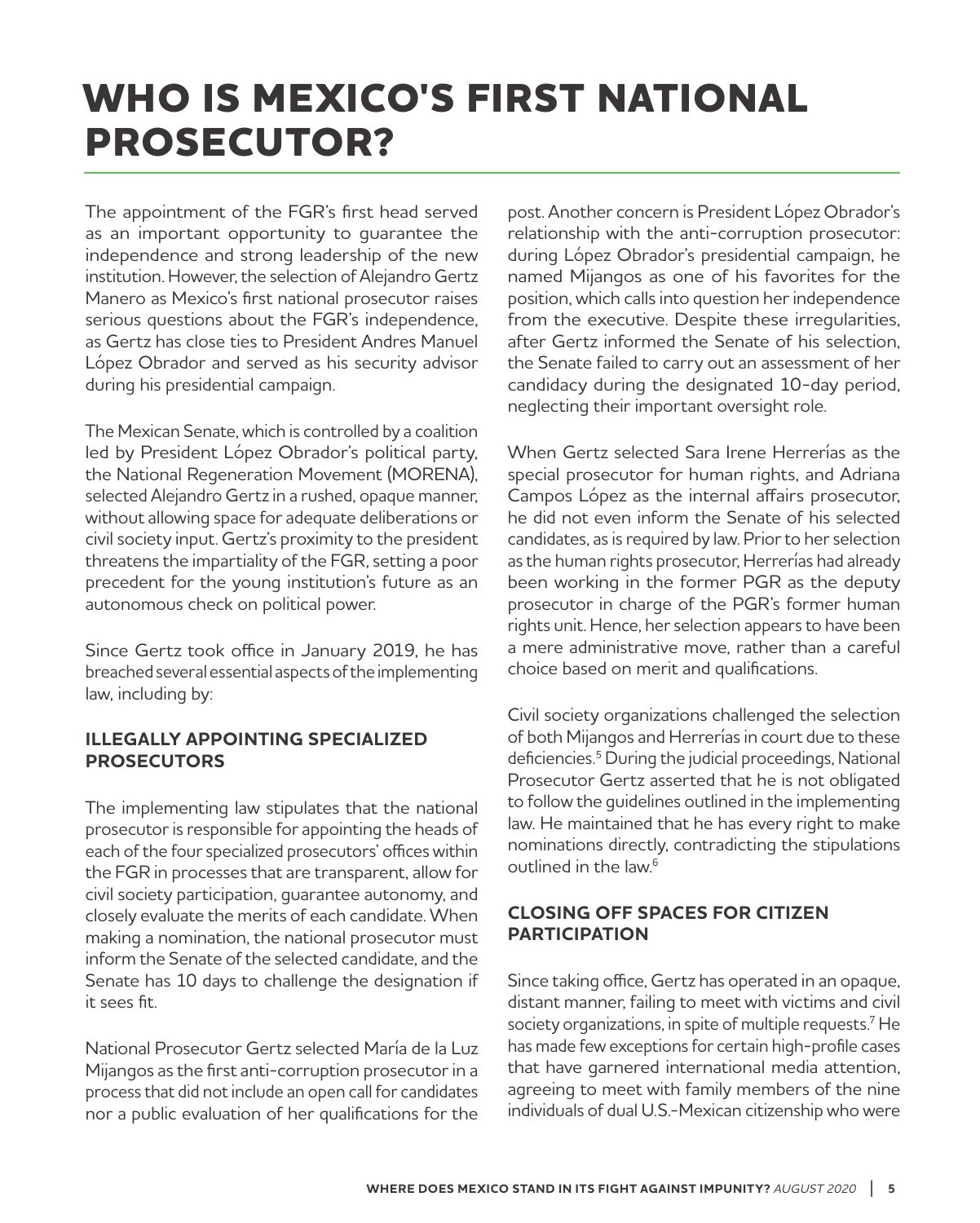killed in Sonora in November 2019,<sup>8</sup> as well as the families of the 43 Ayotzinapa students who were forcefully disappeared by Mexican security forces in September 2014.<sup>9</sup>

While the implementing law stipulates that Gertz should have developed the Criminal Prosecution Plan in a public and transparent process that allowed for civil society participation, he failed to do so. Civil society organizations requested meetings with Gertz to discuss their ideas for the plan, but the requests went unanswered.10 On January 20, 2020, Gertz presented a version of the final Criminal Prosecution Plan to the Mexican Senate for approval, without ever holding a public consultation or making public the methodology he used to develop the plan.

Moreover, according to law, Gertz should have sent the text of the plan to the Citizen Council for comments before presenting it before the Senate, yet he failed to wait for the Citizen Council to be established to move forward with the process. Finally, Gertz failed to make the text of the Criminal Prosecution Plan available to the public: the text of the plan was leaked to the media by members of the Senate.<sup>11</sup> These are serious irregularities, given that the Criminal Prosecution Plan will be valid for eight years, until Gertz leaves office.

Despite these deficiencies, the Senate Justice Commission scheduled a motion to approve the final Criminal Prosecution Plan in February of this year. This, despite the fact that Gertz sent the plan to the Senate without first making it public or sending it to the Citizen Council for comments and recommendations (as mentioned above, the Citizen Council has not even been formed yet).<sup>12</sup> The final Criminal Prosecution Plan can not be approved until the Citizen Council takes shape.

To date, federal prosecutors continue to operate based on a "Provisional Criminal Prosecution Plan", which the FGR passed internally in 2019 and subsequently published online this year as a means to guide the new institution's work during the transitional period.

Finally, Gertz has violated the spirit of citizen participation by directly and opaquely appointing the special prosecutors. According to the implementing law, any citizen should be able to express their support or objection to specific candidates, present relevant information about their backgrounds and merits, and attend interviews with the candidates to ask questions. Further, the law mandates that the national prosecutor must justify his reasons for ignoring any citizen's objection to a candidate.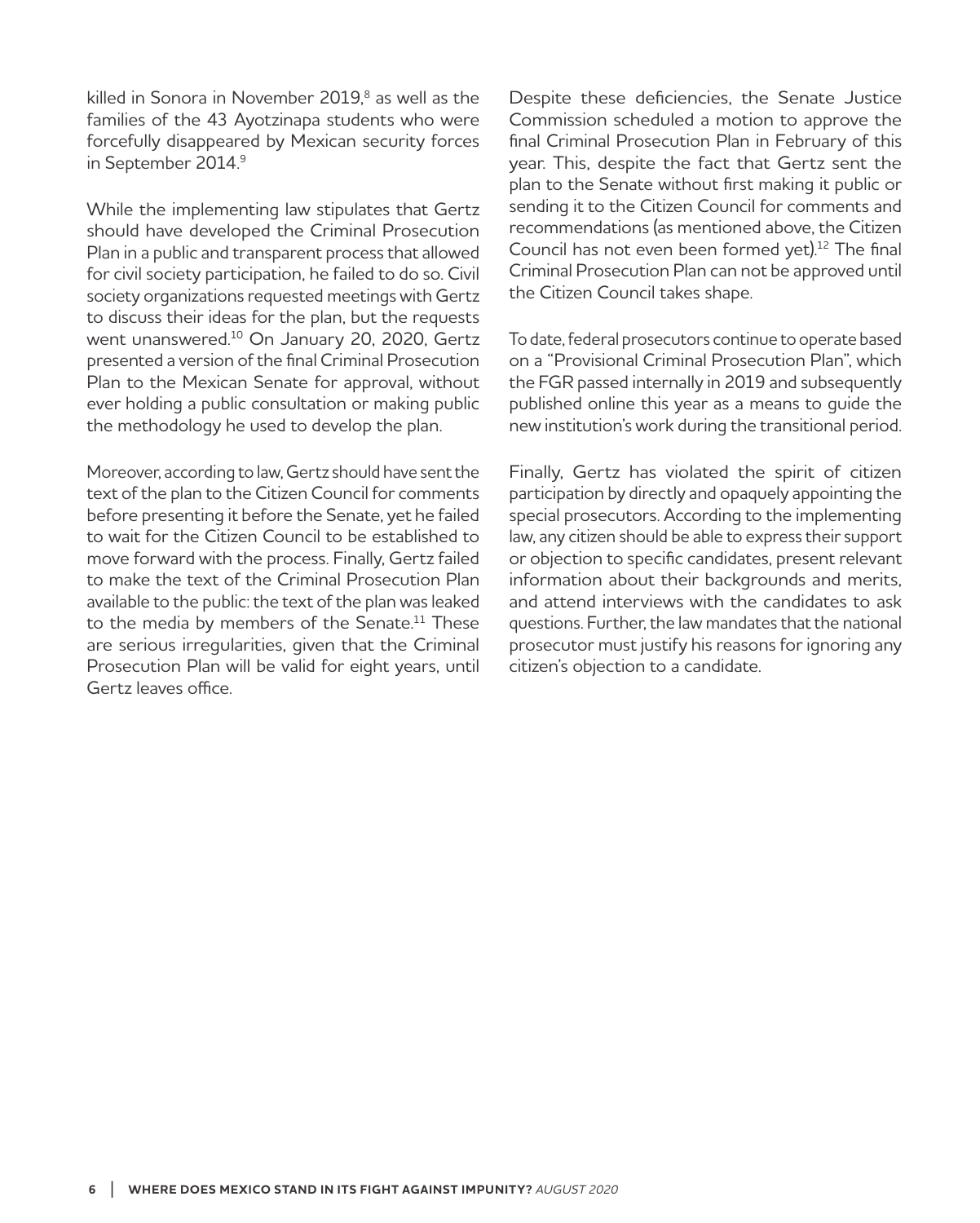### **BOX 1 WHAT ARE THE MAJOR CONCERNS REGARDING GERTZ'S CRIMINAL PROSECUTION PLAN?**

Apart from failing to take into account citizen input, our organizations understand that the final Criminal Prosecution Plan that has not yet been approved has many deficiencies and violates the implementing law in several other ways, including:

- **• The document's proposals are not supported by objective data or information:** The implementing law requires the Criminal Prosecution Plan to be based on criminal analysis, assessments of the current climate in Mexico, public perceptions of violence, reports about the situation of crime victims, and "other documents that serve as a strong source of information related to criminal phenomena." Since the plan does not cite evidence-based support, it is impossible for the Senate or civil society to analyze whether the proposals it outlines will be effective in meeting the FGR's objectives.
- **• The plan insists on investigating crimes based solely on the** *type of crime***, despite the fact that the implementing law sets forth a new investigative model based on broader** *criminal*  **phenomena:** This rigid way of investigating crime by crime, without analyzing how separate crimes may be related to one another, was one of the leading factors that contributed to the former PGR's inefficiency. In this way, the plan ignores one of the main mechanisms the implementing law sets forth for tackling organized crime.
- **• In the section about "factors that affect institutional performance," the plan excludes several important elements:** This includes issues surrounding corruption within the institution as well as factors that limit the ability of victims to participate in the investigation of their case. Victims' groups and civil society organizations have frequently pointed to these flaws in the institution. The Interdisciplinary Group of Independent Experts, which assisted in the former PGR's investigation into the Ayotzinapa case and is again involved in the investigation, also pointed to these problems in their reports about the case.<sup>13</sup>
- **• In the section about the FGR's strengths, opportunities, weaknesses, and threats, the plan lists the implementing law as a** *weakness:* The plan frames the implementing law as "incompatible with the FGR's fiscal and investigative functions." This, despite the fact that the implementing law (and not the personal wishes of the national prosecutor) is in fact the document that legally mandates the FGR's fiscal and investigative functions. This section of the plan also classifies as a threat any effort at the legislative level to challenge legal reforms set forth by the national prosecutor. This serves as another example of how Gertz lacks respect for institutional counterweights to his power, as it disregards the important role of the legislative branch in developing and analyzing reform proposals and holding public hearings to discuss these issues.
- **• Some of the crimes that have the deepest and most detrimental effects on Mexican society are not included in the FGR's priorities:** This includes femicide.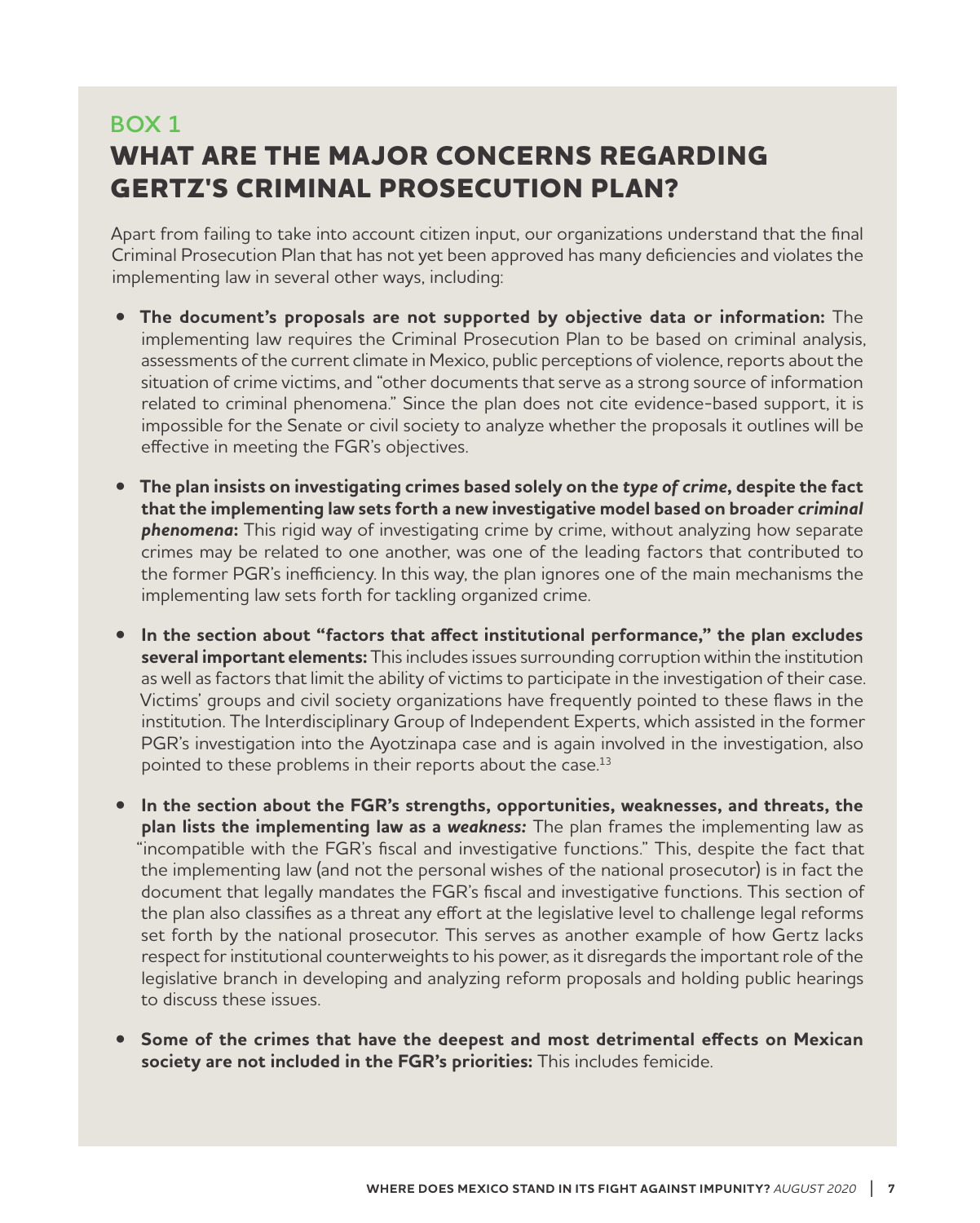## **HOW HAS THE FGR PERFORMED IN ITS FIRST YEAR?**

Fully transforming the FGR into an effective, rightsrespecting institution is a massive undertaking. In the FGR's first few years of operation, it has a critical opportunity to set a precedent for the future. To do so, the FGR must have a sufficient operating budget, take steps to root out officials with a history of altering evidence, torturing suspects, or otherwise tampering with investigations, and put an end to the bribery and corruption that has traditionally dictated which cases receive attention and which cases flounder in limbo.

### **BUDGET CONCERNS**

While this is the time to ensure that the FGR has the resources it needs to build a strong foundation, in 2019 the FGR's budget was smaller than any budget the PGR had received since 2008.<sup>14</sup> While the FGR was allocated a 14.5 percent budget increase in 2020, adding up to MXN\$13,244, this is still the lowest budget since 2011.

An analysis of the 2020 budget conducted by the Mexican think tank México Evalúa found that most funds have gone toward maintaining the structures under which the PGR operated, while little has gone toward making any substantial improvements to the institution's structure or investigative practices.

For example, only 0.11 percent of the budget has been allocated to the transition body responsible for mapping out what the FGR will need to do to complete the transition from the PGR and fully comply with the implementing law.15 Additionally, the bodies responsible for resolving certain low-level crimes through the alternative justice system which is critical to reducing the hefty case backlogs plaguing the federal justice system—suffered a budget decrease of 3.4 percent from 2019.

#### **CONTINUED CORRUPTION AND HUMAN RIGHTS COMPLAINTS**

The corrupt practices that characterized the PGR continue to debilitate due process for detainees and access to justice for victims. For example, victims continue to report having to pay a bribe in exchange for FGR personnel opening an inquiry into the crime they suffered.16 Similarly, some defense lawyers say they have had to pay bribes of up to USD\$200 to be granted access to documents about their client's case—documents that should be free according to Mexican law.17

In other cases, FGR personnel have been accused of selling sensitive information about victims and whistleblowers to criminal groups, severely threatening the integrity of criminal investigations as well as the safety of those who denounce crimes. Extortion also appears prevalent: there have been reports of FGR personnel promising families that they will release their detained loved one in exchange for a bribe, even when the detainee had already been cleared for release.

In addition, torture and other human rights violations remain prevalent in criminal investigations. Between January 2019 and April 2020, Mexico's National Human Rights Commision (*Comisión Nacional de los Derechos Humanos*, CNDH) received 586 complaints of human rights violations committed by FGR personnel. The complaints range from reports of cruel, inhuman, and degrading treatment, to refusing to provide urgent health or psychological services to detainees.18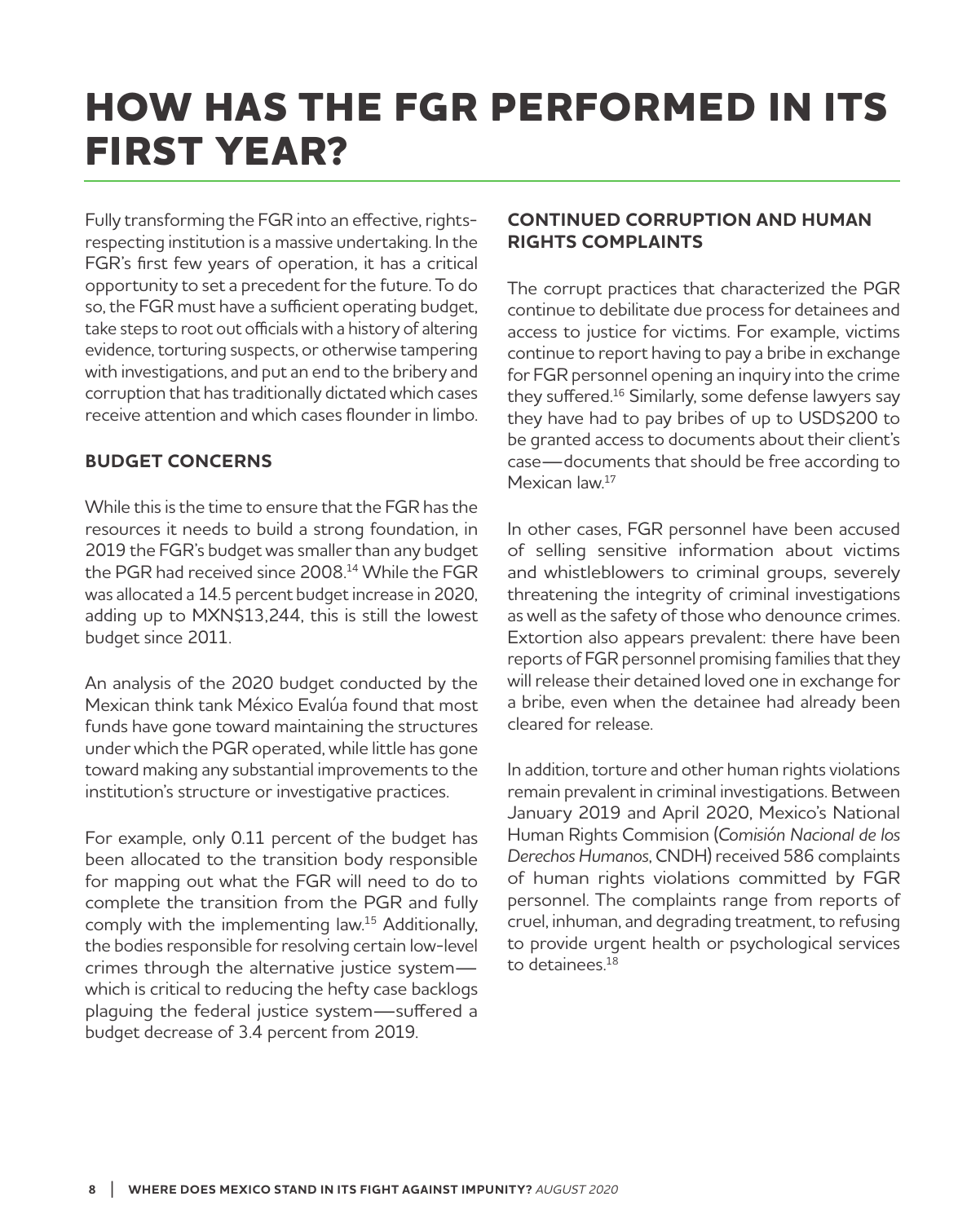#### **PROGRESS IN EMBLEMATIC CASES**

The FGR has made important progress in clarifying certain high-profile cases of corruption and grave human rights violations that took place during the previous administration of Enrique Peña Nieto. This includes pressing several charges against Emilio Lozoya, former head of the state-owned oil company PEMEX, who has been accused of accepting bribes from the Brazilian construction conglomerate Odebrecht between 2012 and 2014. The charges are related to bribes Lozoya allegedly received from the steel company Altos Hornos de México (AHMSA) in exchange for PEMEX's purchase of an inoperative fertilizer plant in 2014.<sup>19</sup>

In an interview with the *Associated Press*, Gertz affirmed that the previous government worked to cover up the Odebrecht corruption scandal in Mexico and that Lozoya's case is a symbol of the corruption schemes of the previous government.<sup>20</sup> On June 29, 2020, Lozoya accepted his extradition from Spain to face the charges in Mexico.<sup>21</sup> However, upon his return to Mexico on July 17, Lozoya was not detained but rather taken to a private hospital due to health concerns. Reports indicate he is engaged in conversations around a plea bargain with Mexican authorities; however the details of the plea bargain are not public.<sup>22</sup> He is expected to be charged with money laundering, bribery, and criminal association.23

Gertz has also supported the work of the FGR's Investigative Unit for the Ayotzinapa Case.<sup>24</sup> The unit has made important progress in investigating the case of the 43 Ayotzinapa students who were forcefully disappeared by Mexican security forces in September 2014 in Iguala, Guerrero. In March, a federal judge issued arrest warrants against five government officials and a former marine for torture, forced disappearance, and obstruction of justice in the case.25

To date, the FGR has been able to detain three of the six accused. The Mexican government has requested that Interpol assist in locating one of the accused, Tomás Zerón, who headed the PGR's Criminal Investigations Agency at the time of the students' disappearance. In late June 2020, the FGR obtained additional arrest warrants against 46 government officials from different municipalities in Guerrero for their involvement in the case.<sup>26</sup>

In addition, on July 7, the special prosecutor for the case, Omar Gómez Trejo, announced the identification of the remains of one of the students, Christian Alfonso Rodríguez Telumbre. The remains were found near the location where the students disappeared and were identified by forensic scientists at the University of Innsbruck in Austria.27

While this progress is welcome, the FGR must go beyond only prosecuting high-profile cases. According to the FGR's annual report, in 2019 the number of cases brought before a judge increased by 17 percent as compared to 2018, and the agency secured convictions in 6,561 cases, 37 percent more than in 2018.28 However, without public information on the details of the cases, it is impossible to measure the significance of this increase.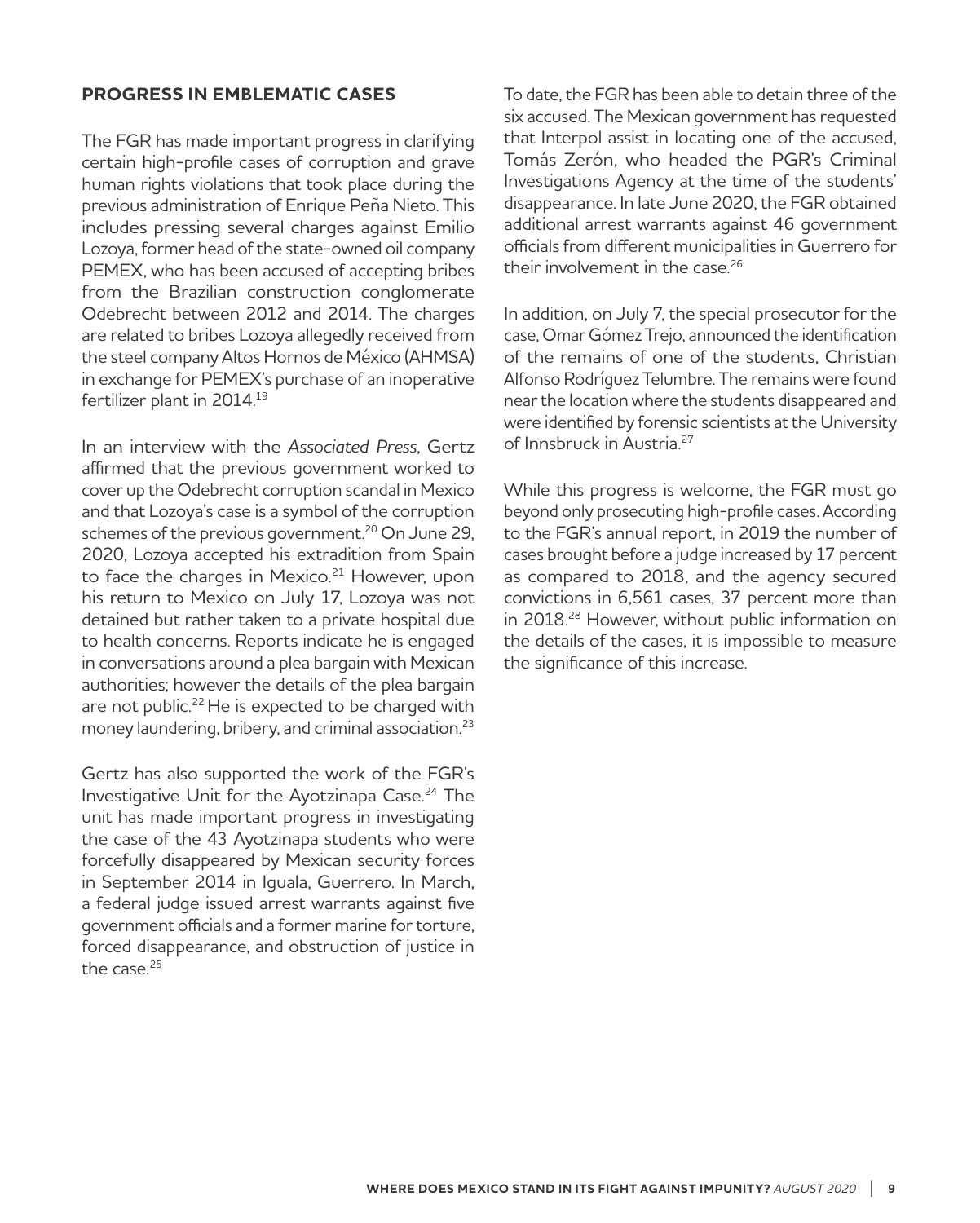## **WHAT'S NEXT FOR GERTZ AND THE FGR?**

First, Gertz should put forth a framework for allowing civil society participation in the final Criminal Prosecution Plan, particularly given the absence of the Citizen Council.

Additionally, given the socioeconomic impact that COVID-19 has had on Mexico, the FGR should approve a "Complementary Plan" that lays out a framework for investigating any allegations of corruption in the government's pandemic response, including any mismanagement of public funds or corruption in public purchases of health supplies. The document should also set forth a plan for investigating cases of violence against women, which have increased in the context of the pandemic. The FGR should also make public the criteria and guidelines it will use to respond to complaints during the pandemic.

While Mexican courts halted their work due to the pandemic except for "urgent issues," since June 8 they have begun allowing online activities to proceed, including hearings and sessions.<sup>29</sup> In the coming weeks and months, it will be important to monitor whether the FGR is able to bring more cases before a judge while working under the guidelines the institution set forth for operating during the pandemic.<sup>30</sup>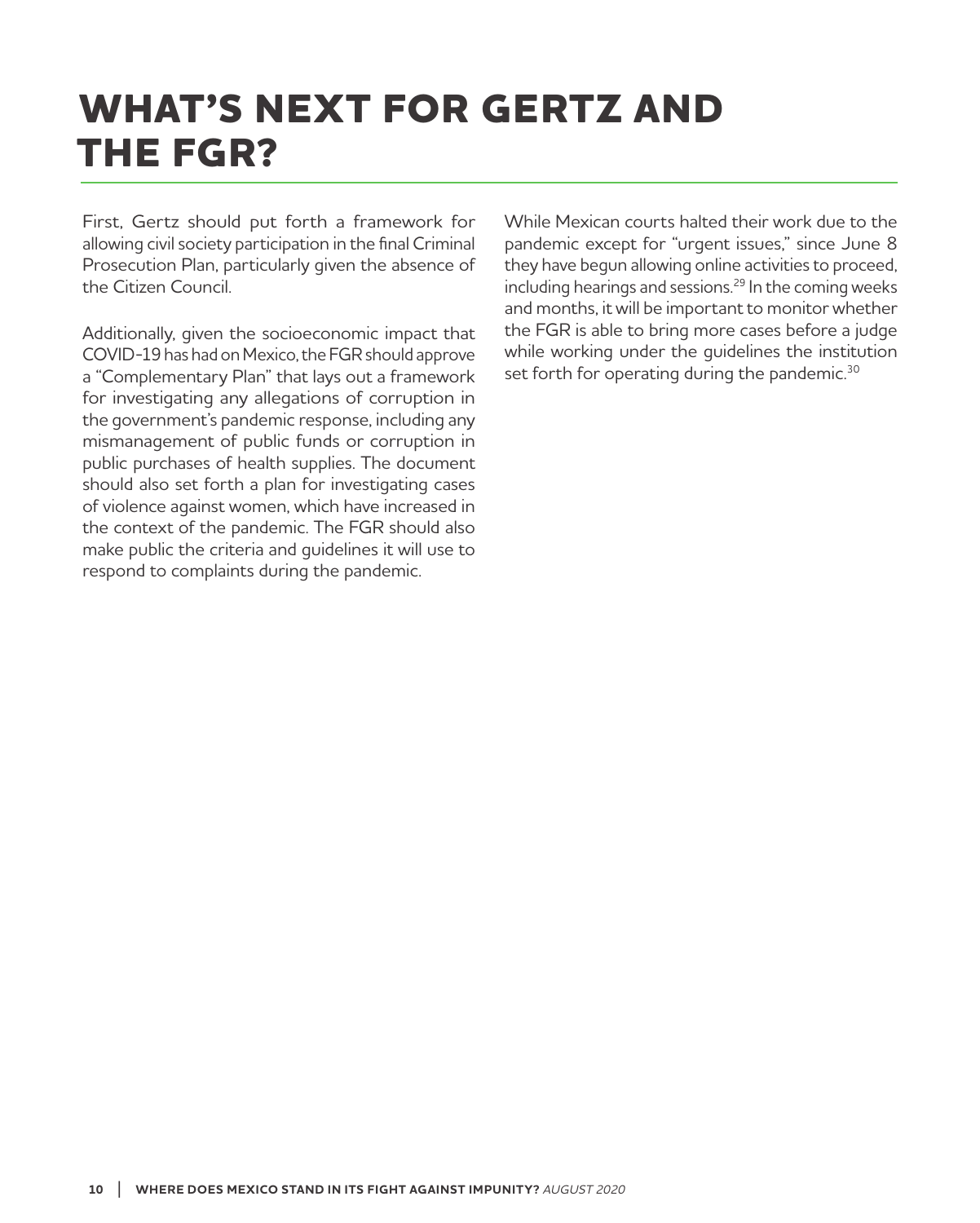## **WHAT CAN THE U.S. DO TO SUPPORT THE FGR?**

Since the onset of the Merida Initiative, a multi-year aid package starting in 2008, the U.S. government has allocated over USD\$3.1 billion in assistance to strengthen security and the rule of law in Mexico, including some USD\$400 million to support judicial reforms. The Department of Justice (DOJ) and the State Department's Bureau of International Narcotics and Law Enforcement Affairs (INL) can continue to support these efforts, including by providing specialized training and technical assistance to justice officials at the federal and state level. The U.S. Agency for International Development (USAID) can also continue its work to strengthen state-level criminal justice systems.<sup>31</sup>

As Mexico continues its transformation to the FGR, and similar transitions occur at the state-level, both governments should consider whether U.S. assistance can be beneficial in this process.

### **WHAT IS THE ROLE OF INTERNATIONAL HUMAN RIGHTS BODIES IN MONITORING THE TRANSITION?**

The Inter-American Commission on Human Rights (IACHR) has been monitoring the transformation of the FGR since March 2017, after it granted human rights organizations a thematic hearing to address threats to the new institution's autonomy.32 The IACHR's interest in strengthening the FGR lies in its direct role in protecting human rights in Mexico. The Commission made this clear in its 2016 report on the human rights situation in Mexico, noting that the lack of independence enjoyed by law enforcement bodies was a "structural cause of impunity."33

The IACHR should continue to monitor this process and request information from the Mexican government regarding the results that the FGR achieves in the investigation and prosecution of grave human rights violations. The IACHR should document the results of this monitoring in the recommendations section of its annual report, and should continue to hold public hearings on this topic.

The UN Special Rapporteur on the independence of judges and lawyers also addressed the role of prosecutors' offices in the fight against impunity and corruption in his annual report to the UN Human Rights Committee during its 44th session, highlighting the need to reduce executive power over these institutions. The Special Rapporteur should collect information on how the FGR is operating in Mexico and issue a statement regarding the FGR's repeated breaches of Mexican law as well as international standards.<sup>34</sup>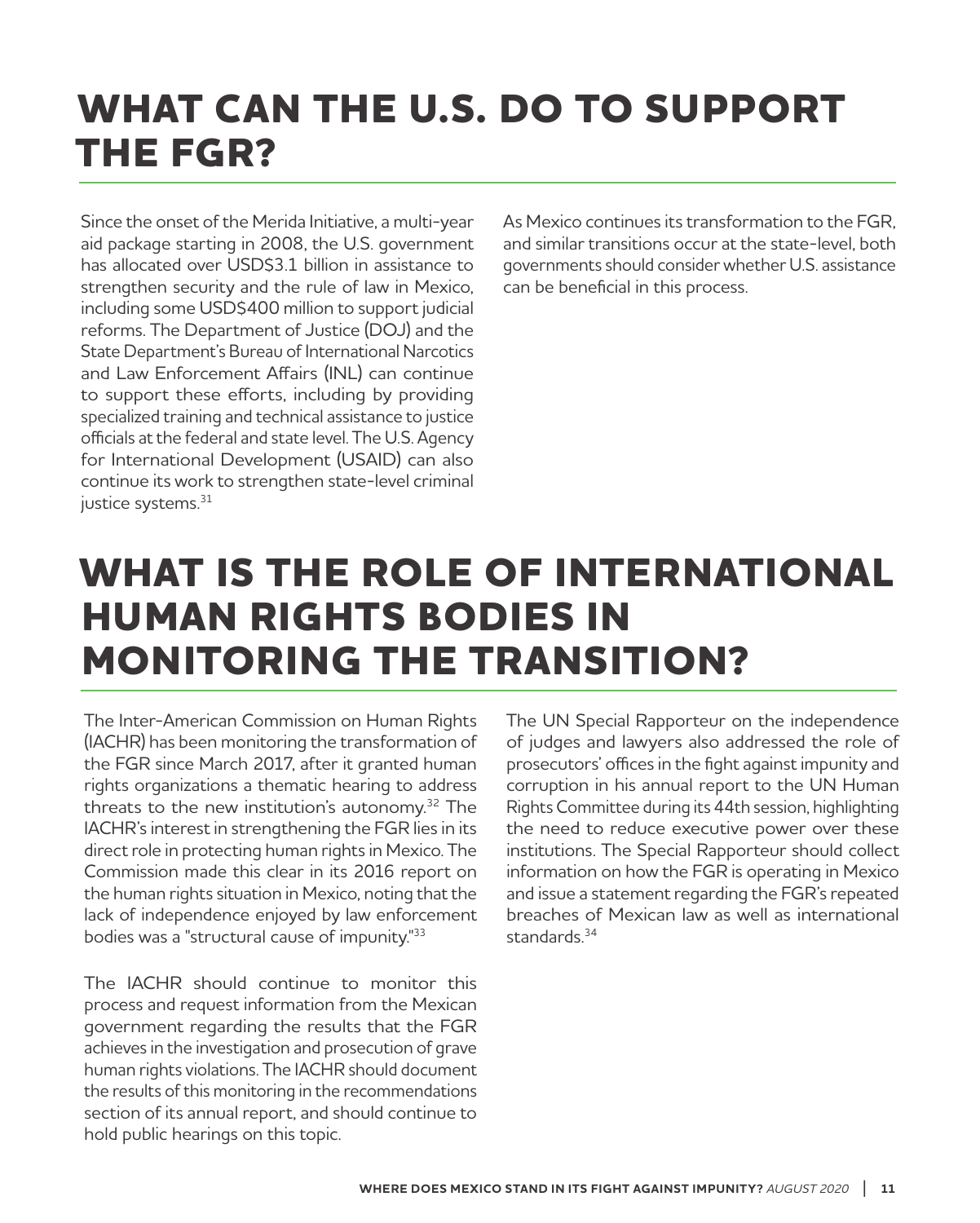## **NOTES**

- <sup>1</sup> Diario Oficial de la Federación, "DECRETO por el que se reforman, adicionan y derogan diversas disposiciones de la Constitución Política de los Estados Unidos Mexicanos, en materia política-electoral," February 10, 2014, http://www.dof.gob.mx/nota\_detalle. php?codigo=5332025&fecha=10/02/2014.
- <sup>2</sup>Angelica Mercado, "Senado elige a Gertz Manero como primer fiscal general," *El Universal*, January 18, 2019, https:// www.milenio.com/politica/senado-elige-a-gertz-manerocomo-primer-fiscal-general.
- <sup>3</sup>"Riesgo latente por COVID-19 en la FGR, exigen aplicación de protocolos a Gertz Manero," *Cadena Politica*, May 8, 2020, http://cadenapolitica.com/2020/05/08/riesgo-latente-porcovid-19-en-la-fgr-exigen-aplicacion-de-protocolos-a-gertzmanero/.
- <sup>4</sup>Úrsula Indacochea and Maureen Meyer, "The Implementing Law of Mexico's National Prosecutor's Office," Due Process of Law Foundation and Washington Office on Latin America, March 8, 2019, https://www.wola.org/analysis/reportmexico-national-prosecutors-office-implementing-law/.
- <sup>5</sup> For reference, view the following judicial case files: Number 630/2019 before the Tenth District Judge on Administrative Matters in Mexico City (against the selection of the anticorruption prosecutor), and Number 1204/2019 before the First District Judge on Administrative Matters in Mexico City (against the selection of the human rights prosecutor).
- $6$  Recorded in the justified reports (official responses by authorities to the amparo cases) that the signatory organizations were made aware of for case files: Number 630/2019 before the Tenth District Judge on Administrative Matters in Mexico City (against the selection of the anticorruption prosecutor), and Number 1204/2019 before the First District Judge on Administrative Matters in Mexico City (against the selection of the human rights prosecutor).
- <sup>7</sup> Héctor Molina, "Nace fiscalía en derechos humanos," *El Economista*, July 15, 2019, https://www.eleconomista. com.mx/politica/Nace-fiscalia-en-derechoshumanos-20190715-0151.html.
- 8 Ruben Mosso, "Familia LeBarón se reúne con Gertz Manero," *Milenio*, January 1, 2020, https://www.milenio.com/policia/ familia-lebaron-reune-alejandro-gertz-manero.
- 9 Gustavo Castillo, "Se reúnen familiares de los 43 normalistas con Gertz y fiscal del caso," *La Jornada*, January 8, 2020, https://www.jornada.com.mx/ultimas/politica/2020/01/08/ se-reunen-familiares-de-los-43-normalistas-con-gertz-yfiscal-del-caso-8265.html.
- 10 Marisol Velazquez, "ONGs piden a la FGR participar en Plan de Persecución Penal," *El Economista*, November 4, 2019, https://www.eleconomista.com.mx/politica/ONGspiden-a-la-FGR-participar-en-Plan-de-Persecucion-Penal-20191104-0099.html.
- <sup>11</sup> Arturo Angel, "Senado revisa plan anticrimen del fiscal Gertz; ONG advierten que es ilegal," *Animal Politico*, February 10, 2020, https://www.animalpolitico.com/2020/02/senadorevisa-plan-anticrimen-fiscal-gertz-ong-ilegal/.
- 12 Comisión Mexicana de Defensa y Promoción de los Derechos Humanos, "Comisión del Senado podría aprobar la ilegal estrategia del fiscal general," February 25, 2020, http:// cmdpdh.org/2020/02/comision-del-senado-podria-aprobarla-ilegal-estrategia-del-fiscal-general/.
- <sup>13</sup> Grupo Interdisciplinario de Expertos Independientes, "Informe Ayotzinapa II," April 15, 2016, https://drive.google. com/file/d/0B3wuz7S3S9urNFFlZUNMSldQUlk/view.
- 14 México Evalúa, Centro de Análisis de Políticas Públicas, "De PGR a FGR: Observatorio de la transición 2019," October 31, 2019, https://www.mexicoevalua.org/mexicoevalua/wpcontent/uploads/2019/10/pgrafgr-observatorio.pdf.
- 15 Andrea Sánchez Mercado, "El rumbo de la Fiscalía General está escrito en el Presupuesto," *México Evalúa*, December 30, 2019, https://www.mexicoevalua.org/rumbo-la-fiscaliageneral-esta-escrito-en-presupuesto/.
- <sup>16</sup> Impunidad Cero, "Guía contra la corrupción en ministerios públicos," September 3, 2019, https://drive.google.com/ file/d/1\_sDi0fE7pfaabu3Zd0lkcMnxcSx1dCre/view.
- <sup>17</sup> Arturo Angel, "Extorsiones, abusos, cateos ilegales: FGR indaga 1,377 casos de corrupción interna," *Animal Político*, June 2, 2020, https://www.animalpolitico.com/2020/06/ extorsiones-abusos-cateos-ilegales-fgr-corrupcion-interna/.
- 18 See the National Search Commission's online database for human rights complaints: http://appweb2.cndh.org.mx/SNA/ inicio.asp.
- 19 Raúl Olmos, "Directivo de Altos Hornos compró a esposa de Lozoya mansión de 1.9 mdd," *Animal Político*, June 8, 2019, https://www.animalpolitico.com/2019/06/altos-hornoscompra-esposa-lozoya-mansion/.
- 20 E. Eduardo Castillo, "Mexico attorney general says case of ex-oil chief 'symbolic'," *Associated Press*, February 17, 2020, https://apnews.com/c6bdb8a6175a53094ab518d7cebd2262.
- 21 "Emilio Lozoya aceptó enfrentar las acusaciones de corrupción y lavado en México, anuncia Gertz," *Sin Embargo*, June 30, 2020, https://www.sinembargo.mx/30-06- 2020/3814659#.Xvtlirxpz6U.twitter.
- 22 Manuel Espino, Juan Arvizu, Diana Lastiri, Albero Morales, Perla Miranda, Pedro Villa y Cana, "Emilio Lozoya is a cooperating witness," *El Universal*, July 21, 2020, https:// www.eluniversal.com.mx/english/emilio-lozoya-cooperatingwitness.
- 23 "Lozoya al segundo 'round': estos delitos enfrenta en audiencia de este miercoles," *El Universal*, July 28, 2020, https://www.eluniversal.com.mx/nacion/politica/lozoya-alsegundo-round-estos-delitos-enfrenta-en-audiencia-deeste-miercoles.
- 24 Fiscalía General de la República, "Comunicado FGR 313/19 Se crea por Acuerdo, Unidad Especial de Investigación y Litigación para el caso Ayotzinapa," June 26, 2019, https:// www.gob.mx/fgr/prensa/comunicado-fgr-313-19-se-creapor-acuerdo-unidad-especial-de-investigacion-y-litigacionpara-el-caso-ayotzinapa.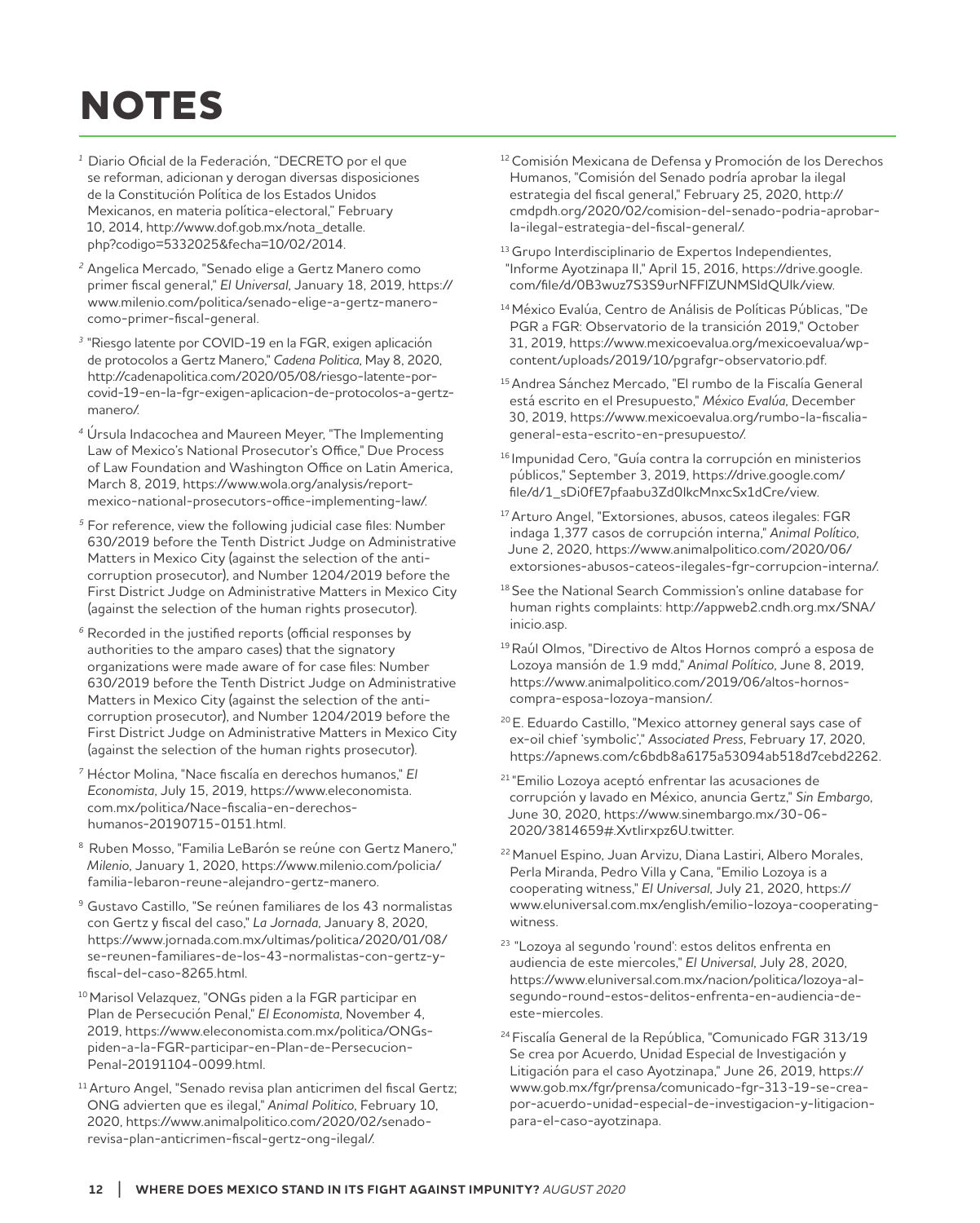- 25 Maureen Meyer, "México avanza en investigar casos de tortura y obstrucción de la justicia en el caso Ayotzinapa," Washington Office on Latin America, March 27, 2020, https://www.wola.org/es/analisis/mexico-ordenesaprehension-ayotzinapa/; Oficina en México del Alto Comisionado de las Naciones Unidas para los Derechos Humanos, "Caso Ayotzinapa: la ONU-DH saluda avances encaminados a alcanzar la justicia y la verdad," March 19, 2020, https://www.hchr.org.mx/index.php?option=com\_ k2&view=item&id=1374:caso-ayotzinapa-la-onu-dhsaluda-avances-encaminados-a-alcanzar-la-justicia-y-laverdad&Itemid=265.
- 26 Gustavo Castillo, "Fin a "verdad histórica" en caso Ayotzinapa; va Interpol por Zerón: FGR Fin a "verdad histórica" en caso Ayotzinapa; va Interpol por Zerón: FGR," *La Jornada*, June 30, 2020, https://www.jornada.com.mx/ultimas/ politica/2020/06/30/se-acabo-la-verdad-historica-en-casoayotzinapa-gertz-428.html.
- <sup>27</sup> Kirk Semple, Paulina Villegas, and Natalie Kitroeff, "Years After 43 Mexican Students Vanished, a Victim's Remains Are Found," *New York Times*, July 7, 2020, https://www.nytimes. com/2020/07/07/world/americas/mexico-43-missingstudents-remains.html.
- 28 Fiscalía General de la República, "Informe anual de Actividades del Fiscal General de la República, 2019," January 22, 2020, https://www.animalpolitico.com/wp-content/ uploads/2020/01/INFORME-FGR.pdf.
- 29 Carlos G. Guerrero Orozco and Ana Lorena Delgadillo Pérez, "La reapertura de los tribunales en tiempos de COVID-19: Caso México," *Justicia en las Américas*, July 15, 2020, https://dplfblog.com/2020/07/15/la-reaperturade-los-tribunales-en-tiempos-de-covid-19-caso-mexico/; Consejo de la Judicatura Federal, "Acuerdo histórico: Todos los juicios del PJF se podrán tramitar en linea y mediante el uso de videoconferencias," June 8, 2020, https:// www.cjf.gob.mx/documentos/Comunicados%20Prensa/ docsComunicadosPrensa/2020/comunicado21.pdf.
- <sup>30</sup> Fiscalía General de la República, "Protocolo y medidas de actuación ante COVID-19," March 23, 2020, https://www.gob. mx/fgr/articulos/protocolo-y-medidas-de-actuacion-antecovid-19?idiom=es.
- <sup>31</sup> U.S. Government Accountability Office, "U.S. Assistance to Mexico: State and USAID Allocated over \$700 Million to Support Criminal Justice, Border Security, and Related Efforts from Fiscal Year 2014 through 2018," September 10, 2019, https://www.gao.gov/assets/710/701281.pdf.
- 32Inter-American Human Rights Commission, "Audiencia pública, 161 periodo de sesiones: Situación de independencia y autonomía del sistema de procuración de justicia en México", March 17, 2017, https://www.youtube.com/ watch?v=bikdXKh4Kh0.
- 33 Inter-American Human Rights Commission, "Situación de derechos humanos en México", December 31, 2015, http:// www.oas.org/es/cidh/informes/pdfs/Mexico2016-es.pdf.
- <sup>34</sup> Special Rapporteur on the independence of judges and lawyers, "Report of the Special Rapporteur on the independence of judges and lawyers, pursuant to Council resolution 35/11," March 23, 2020, https://undocs.org/en/A/ HRC/44/47.